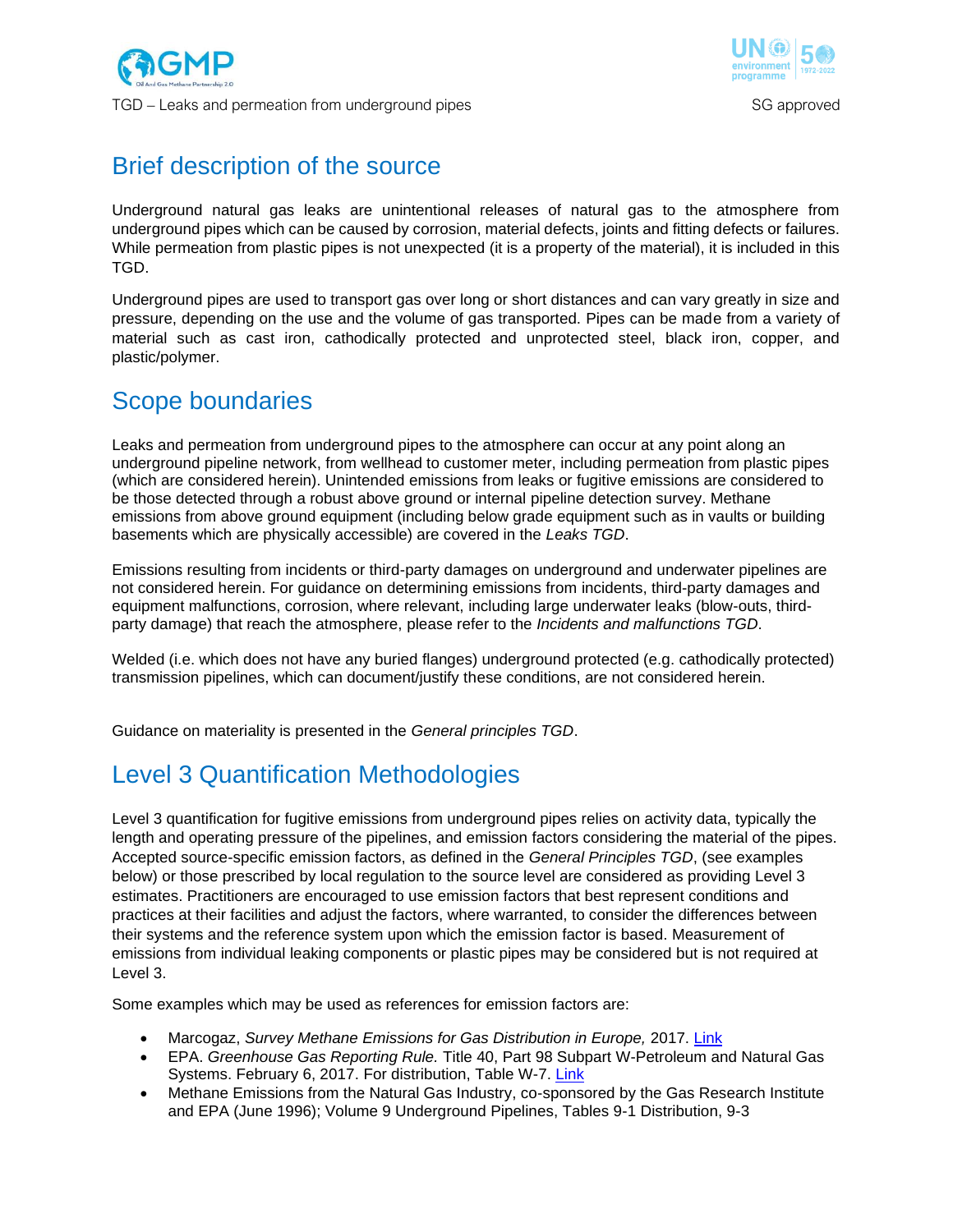Transmission, 8-3 Gathering and Processing, and 9-4 Production. [Methane Emissions from the](https://www.epa.gov/sites/default/files/2016-08/documents/9_underground.pdf)  [Natural Gas Industry, Volume 9: Underground Pipelines \(epa.gov\)](https://www.epa.gov/sites/default/files/2016-08/documents/9_underground.pdf)

• Marcogaz, *Assessment of methane emissions from gas transmission and distribution operators,* 2019 [https://www.marcogaz.org/wp-content/uploads/2021/04/WG\\_ME-485-Assessment-of](https://www.marcogaz.org/wp-content/uploads/2021/04/WG_ME-485-Assessment-of-methane-emissions-for-gas-Transmission-and-Distribution-system-operator.pdf)[methane-emissions-for-gas-Transmission-and-Distribution-system-operator.pdf](https://www.marcogaz.org/wp-content/uploads/2021/04/WG_ME-485-Assessment-of-methane-emissions-for-gas-Transmission-and-Distribution-system-operator.pdf)

Note: emission factors may include emissions both from leaks and incidents. Companies may adjust these values to separate emissions from leaks/permeation and incidents.

Activity data for underground pipes typically considers the length of the pipe or of the pipeline network. Activity data should be collected, in line with the selected emission factors (length of pipes of a certain material, thickness, pressure).

Fugitive emissions from underground pipes are the sum of emissions from each type of pipe.

## Level 4 Quantification Methodologies

Emissions from leaks and permeation from underground pipes can be quantified using different methodologies: direct measurement, measurement-based emission factors, engineering calculation, or a combination of the three. Other quantification methodologies could also be considered under the conditions presented in the *General Principles TGD*. Permeation is not practical to measure in the field because it is not possible to separate underground pipe connection leaks from permeation. Therefore, accepted calculations, as defined in the *General TGD*, are acceptable as Level 4 for permeation.<sup>1</sup> Emissions from natural gas leaks and permeation is the sum of the emission rate from all leaks and permeation through plastic pipes, adjusted to reflect the number of operating hours per year, where applicable.

### Direct measurement and Measurement-based Emission factors

Measurements or emission factors developed based on representative measured emissions are considered Level 4 emissions quantification.

To determine methane emissions from underground pipe fugitives, leaks first need to be identified. To do so, accepted detection technologies, as defined in the *General Principles TGD,* with a sufficient level of performance and accuracy, or detection equipment prescribed by local regulation can be used to identify the leak or a leaking segment of the pipe.<sup>2 3 4</sup> Following are some examples of detection technologies which can be used to detect leaks from underground gas pipes:

- Portable Flame Ionization Detector (FID)
- Combustible Gas Indicator (CGI)
- Vehicle-based measurement system (VMS)
- Laser detector

<sup>1</sup> For permeation specifically, Marcogaz, *Assessment of methane emissions from gas transmission and distribution operators*, section 6.4.1 and annex A and B, 2019 [https://www.marcogaz.org/wp](https://www.marcogaz.org/wp-content/uploads/2021/04/WG_ME-485-Assessment-of-methane-emissions-for-gas-Transmission-and-Distribution-system-operator.pdf)[content/uploads/2021/04/WG\\_ME-485-Assessment-of-methane-emissions-for-gas-Transmission-and-](https://www.marcogaz.org/wp-content/uploads/2021/04/WG_ME-485-Assessment-of-methane-emissions-for-gas-Transmission-and-Distribution-system-operator.pdf)[Distribution-system-operator.pdf](https://www.marcogaz.org/wp-content/uploads/2021/04/WG_ME-485-Assessment-of-methane-emissions-for-gas-Transmission-and-Distribution-system-operator.pdf)

<sup>2</sup> More details on various detection equipment can be found at CCAC, *Conduction Emissions Surveys, Including Emission Detection and Quantification Equipment – Appendix A of the OGMP Technical Guidance Document,* 2017

<sup>&</sup>lt;sup>3</sup> More details on Identification, Detection, Measurement and Quantification best practice can be found in Methane Guiding Principles, *Reducing Methane Emissions: Best practice guide - Equipment leaks,* 2019 https://methaneguidingprinciples.org/bestpractice-guides/

<sup>4</sup> [Methane Emissions from the Natural Gas Industry, Volume 9: Underground Pipelines \(epa.gov\),](https://www.epa.gov/sites/default/files/2016-08/documents/9_underground.pdf) Section 6 Leak Rate Measurement Method.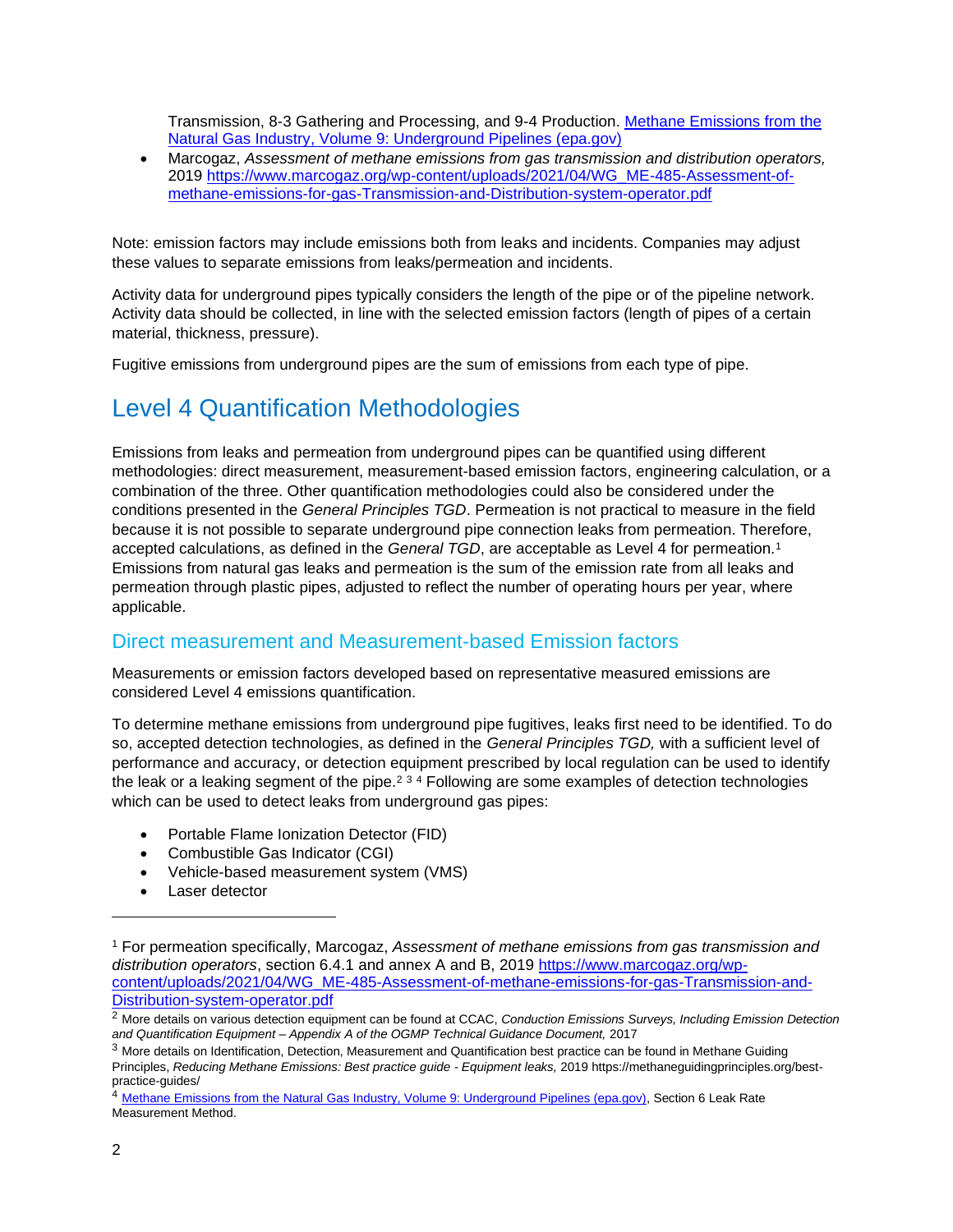If a leak is detected by the detection technology, it should be considered as a leak, in line with the scope boundaries defined above. The leak or emissions from pipe section may then be quantified, using an accepted quantification methodology<sup>5</sup>, as defined in the *General Principles TGD*. Following are some examples of measurement techniques used to quantify leaks from underground pipes:

- High flow sampler, combined with a cover, to capture all leaks from a section of pipe (does not require identification of individual leaks)<sup>6</sup>
- Suction method<sup>7</sup>
- Cavity Ring-Down Spectroscopy

The measurement procedure, using, for example, measurement techniques described above, may entail selecting a suitable test site, followed by isolating the leaking or emitting segment and measuring the flow rate at normal operating pressure. <sup>8</sup> Soil gas diffusion and oxidation rate can also be considered when determining how much methane is ultimately emitted to the atmosphere.

Measurement-based emission factors, developed from a representative sample, can be applied on a population-basis, considering an average emission rate, the prevalence of leaks and the average time between the start of the leak and the repair.

The following formula can be used to develop emission factors for leaks from underground gas pipes:

$$
EF_{Type} = L_{Type} * N_{Type} * D_{Type}
$$

Where:

- **•** EF<sub>Type</sub>  $=$  Methane emission factor per length unit of pipes of a certain type (for example, material, thickness or pressure)
- $L_{Type}$  = The average leak rate of leaks for pipes of a certain type
- $N<sub>Type</sub>$  = The average number of leaks per length unit of pipes of a certain type
- $\blacksquare$  D<sub>Type</sub>  $\blacksquare$  = The average duration of leaks from pipes of a certain type

Alternatively, the average total measured emissions per section of pipes of a certain type can be used to obtain an emission factor.

For plastic pipes, fugitive emissions from underground pipes are the sum of emissions from unintended leaks and from permeation.

#### Sampling strategy for measurement-based emission factors

Level 4 emission factors should be based on measurements conducted on a representative sample. Pipeline type, environmental and operating conditions (e.g. material, thickness, age, pressure, frequency of leak surveys, soil characteristics) may be considered in determining 'like' systems that carry a common

<sup>5</sup> More details on Measurement on pipelines can be found at Marcogaz, *Assessment of methane emissions for gas Transmission and Distribution system operators – Annex F*, 2019

<sup>6</sup> Lamb, B. K. et al., *Direct Measurements Show Decreasing Methane Emissions from Natural Gas Local Distribution Systems in the United States,* March 2015

<sup>7</sup> GERG, *Methane Emission Estimation Method for the Gas Distribution Grid (MEEM),* 2018, [https://www.google.com/url?sa=t&rct=j&q=&esrc=s&source=web&cd=&ved=2ahUKEwi-](https://www.google.com/url?sa=t&rct=j&q=&esrc=s&source=web&cd=&ved=2ahUKEwi-7Jbl9Lv2AhXsk4sKHV5VB2MQFnoECAgQAQ&url=https%3A%2F%2Fwww.gerg.eu%2Fwp-content%2Fuploads%2F2020%2F04%2FMEEM_Final_report.pdf&usg=AOvVaw1-mRO9Ur7x4xRHEaxF7EWp)[7Jbl9Lv2AhXsk4sKHV5VB2MQFnoECAgQAQ&url=https%3A%2F%2Fwww.gerg.eu%2Fwp-](https://www.google.com/url?sa=t&rct=j&q=&esrc=s&source=web&cd=&ved=2ahUKEwi-7Jbl9Lv2AhXsk4sKHV5VB2MQFnoECAgQAQ&url=https%3A%2F%2Fwww.gerg.eu%2Fwp-content%2Fuploads%2F2020%2F04%2FMEEM_Final_report.pdf&usg=AOvVaw1-mRO9Ur7x4xRHEaxF7EWp)

[content%2Fuploads%2F2020%2F04%2FMEEM\\_Final\\_report.pdf&usg=AOvVaw1-mRO9Ur7x4xRHEaxF7EWp](https://www.google.com/url?sa=t&rct=j&q=&esrc=s&source=web&cd=&ved=2ahUKEwi-7Jbl9Lv2AhXsk4sKHV5VB2MQFnoECAgQAQ&url=https%3A%2F%2Fwww.gerg.eu%2Fwp-content%2Fuploads%2F2020%2F04%2FMEEM_Final_report.pdf&usg=AOvVaw1-mRO9Ur7x4xRHEaxF7EWp)

<sup>8</sup> Lamb, B. K. et al., *Direct Measurements Show Decreasing Methane Emissions from Natural Gas Local Distribution Systems in the United States,* March 2015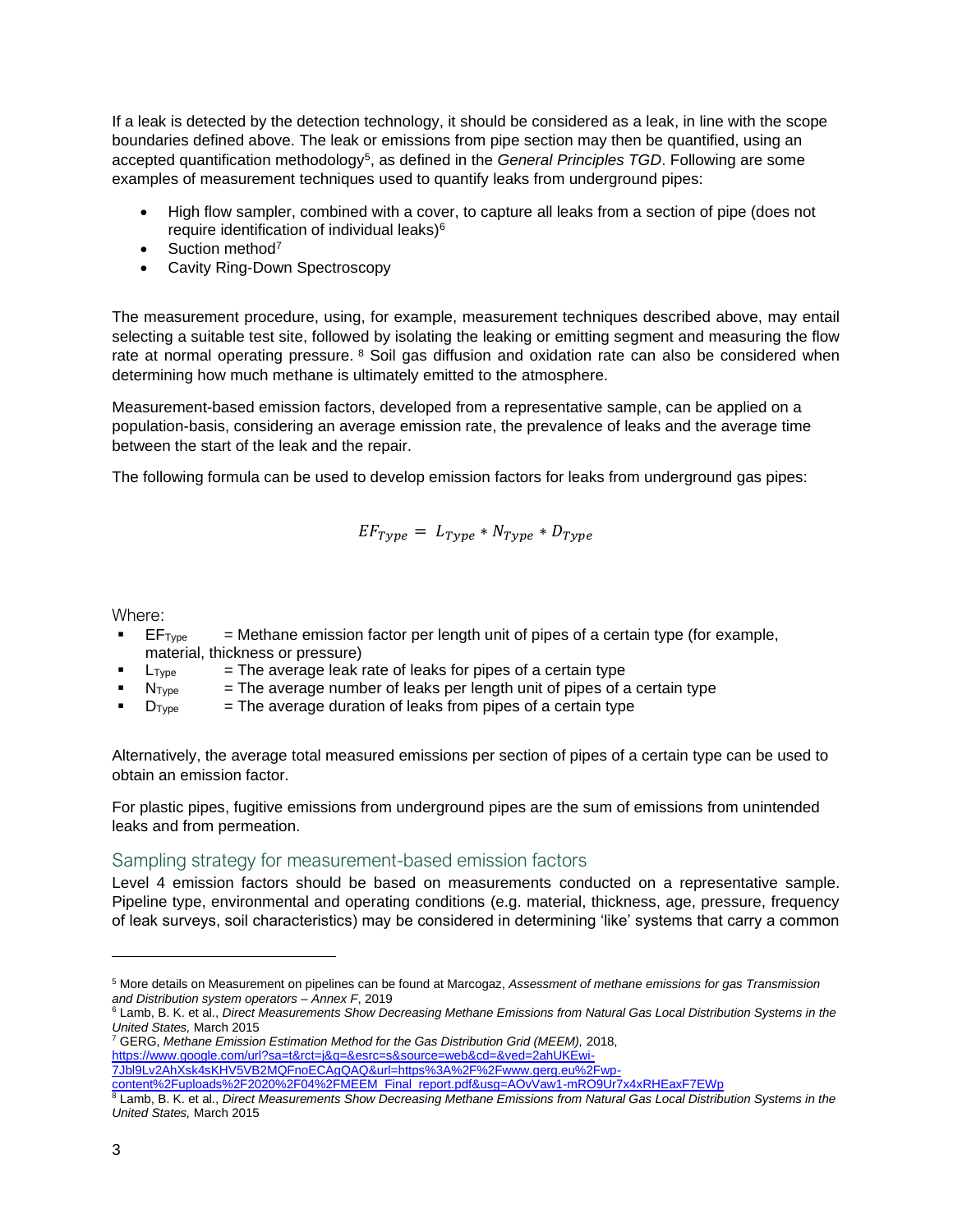emission factor. Each section of pipe that is not 'like' will require determination of a separate emission factor for that system based on the appropriate measurement studies. For guidelines on the methodology to develop a representative sample, please refer to the [*Uncertainty and reconciliation guidance*]. Detection frequency does not necessarily need to be aligned with measurement frequency. Over time, the emission factor should naturally adapt to shifts in repair practices.

When measurements are used to determine emission factors for 'like' systems, the emission factor may either be applied to all 'like' systems, independently of which systems the measurements have been performed on or the emission factor may be applied only to systems which have not undergone measurements. The first approach increases the uncertainty of emissions quantification at the level of individual facilities. Emission factors will tend to vary over time, as additional measurements are performed and integrated to calculate emission factors.

#### Engineering calculation of fugitive emissions

Engineering calculations can be used to quantify methane emissions from distribution network leakage. For example, a method is to isolate a section, and measure the decline in pressure over time. If a section of distribution main, such as cast iron, is being replaced with upgrade material such as plastic, the cast iron section may be abandoned in place, and all service connections tightly sealed so that imposing pressure (e.g. with air) and measuring the decline in pressure relative to the volume of the isolated section, can determine very accurately the leakage from bell and spigot joints and corrosion.<sup>9</sup>

### Duration of fugitive emissions

As permeation is an intrinsic characteristic of plastic/polymer pipes, this type of fugitive emission is always present, and duration is not relevant, even though the rate of emissions might vary over time, due to changes in operating pressure.

Leaks, on the other hand, randomly occur throughout a gas pipeline network and it can be challenging to identify precisely what is leaking and when each one started to emit. Leak duration is necessary to establish emission factors per unit of pipeline length. Leak duration needs to consider the time between the occurrence and the repair of the leak. Duration of leaks from underground pipes can be treated similarly to the duration of other leaks. Examples of ways to account for the duration are presented in the *Leaks TGD*.

Times between occurrence and detection and between detection and repair can be considered to determine the average total time. Average leak duration can be determined based on a representative sample of 'like' systems.

### Engineering calculations for emissions from permeation of plastic pipes

Accepted engineering calculations, as defined in the *General TGD*, to quantify methane emissions from permeation of plastic pipes may be used for Level 4 quantification of this emission source. Partners are encouraged to determine the permeation coefficient through lab analysis/experiments and this coefficient should be specific to the characteristics of the type of plastic. The calculation should include elements of pressure and pipe characteristics. An example calculation which may be used to quantify emissions from permeation from plastic pipes can be found in:

• Verband Kunststoff-Rohre und -Rohrleitungsteile, *Richtlinie / Leitfaden für erdverlegte PE-Druckrohrleitungen in der Gas- und Wasserversorgung* – Section 3.7.4, 2017

<sup>9</sup> [New Measurement Data has Implications for Quantifying Natural Gas Losses from Cast Iron Distribution Mains | US EPA](https://www.epa.gov/natural-gas-star-program/new-measurement-data-has-implications-quantifying-natural-gas-losses-cast)